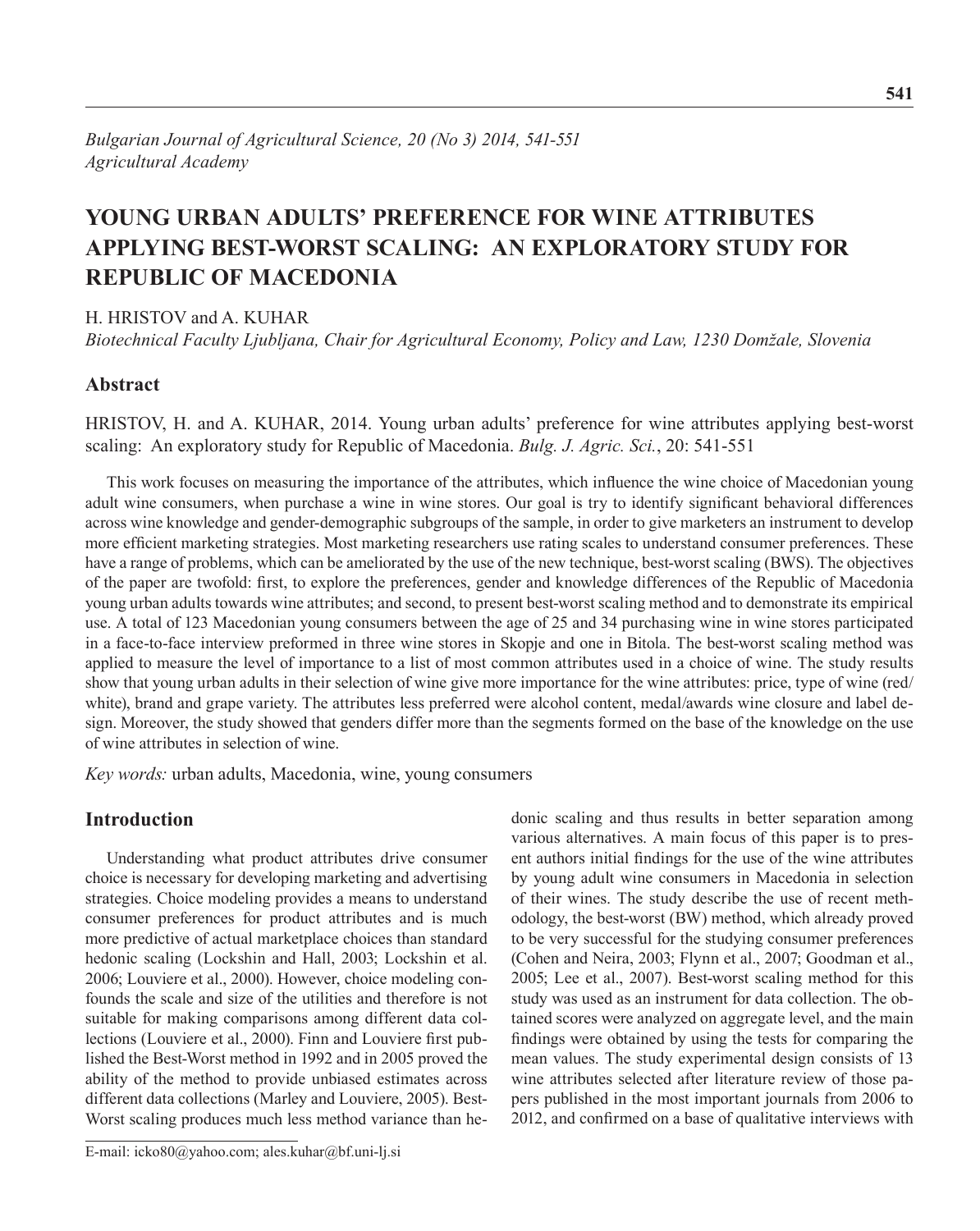Macedonian experts in the field of wine marketing. Respondents included in the sample were wine shoppers between 25 and 34 years of age purchasing wines in three wine stores in Skopje and one in Bitola. The data were collected using a face-to-face survey instrument. For the data collection we used non-probability convenience sampling method, where respondents who like to participatein the study were selected by the interviewers, personal working in the wine stores.

The paper work is structured in the following way: first, previous literature on wine attributes and use of best-worst scaling method is presented; second, method employed along with the study design are shown and data collection technique is presented and finally, results followed by discussion and conclusions are discussed.

## **Literature Review**

A product, whatever it is, is defined by a set of intrinsic and extrinsic attributes. Intrinsic cues are those that form any physical part of the product and cannot be altered without changing product performance or technical specifications; alternatively, extrinsic cues are any aspects only associated with the product (Aaron et al., 1994). Brand name, label attractiveness, design of the bottle, origin and price are good examples of extrinsic attributes of wine whereas organoleptic qualities are intrinsic cues. Numerous products are put on the market in conditions where the consumer does not have the possibility to test them before buying. This is the case for food products sold by large retailers. For these products, the consumer therefore has to rely on extrinsic attributes to evaluate, a priori, their quality. Wine is one of these products. The choice would be much simpler if consumers could taste the wine and appreciate its organoleptic qualities. As in the majority of cases, the consumer does not have this possibility, (s)he must rely on information which is available such as the price, the region of production, the vintage, the packaging, the brand name, recommendations, etc. Wine is a product which is characterized by multiple extrinsic attributes. According to Quester and Smart (1998), wine is a combination of 13 attributes among which appear the fermentation, the label, the back-label and the style of the wine. Cohen (2009) suggests 11 attributes like recommendations, brand name, food/wine harmony and country of origin. Verdu-Jover et al. (2004) develop a measurement scale including 21 items grouped into seven factors: origin (brand name, region, appellations, etc.); image (image of the wine, opinion of friends, the press, experts, wine waiters, etc.); presentation (bottle, label, etc.); age; year of production and, finally, two dimensions relating to extrinsic cues (organoleptic qualities).

Much of the literature on attribute importance in wine marketing is based on surveys, where consumers respond to questions on the importance of various intrinsic and extrinsic attributes. Many attributes importance studies used rating or ranking scales to measure consumer preferences (Goodman, 2009; Lockshin and Hall, 2003; Cohen, 2009). Measurement systems involving rankings or ratings of a product or service have supported powerful research and results in the past, however, current research is showing this form of measurement can lead to biases in the results. Respondents may not view and use the ranking or rating scale in the exact same way across all the respondents (Cohen, 2003; Cohen and Neira, 2003; Finn and Louviere, 1992). The scaling method may have also been developed specifically for that research so the reliability and validity is lacking (Goodman et al., 2005). Using the standard scaling method also makes it hard to locate the most important attribute or the most preferred product (Goodman et al., 2005). Ordinary rating or ranking scales make it difficult to measure attribute importance against the other competing attributes. Some people may be influence by all the attributes or none of them but this doesn't provide adequate distinction to help marketers' associate real influences in consumer choice (Finn and Louviere, 1992). Using solely consumer panel data only helps to gain information on actual consumer purchases. This method is not particularly appropriate if a person is testing new concepts or a combination of preferences throughout a product field (Goodman et al., 2005). Actual preferences may be concealed because a product with a large market share may be available for more purchase and therefore purchased more frequently (Goodman et al., 2005). So consumers may not actually prefer a particular product or attribute just because it is selling more than the competitors. This establishes that consumer purchases may not necessarily reflect their true preferences.

Other statistical methods such as discrete choice modeling have the capability to address consumer preferences; however, the interpretation of the data and adaptability to managerial application is remarkably more difficult.

Louviere and Woodworth (1990) formulated a scaling method in which to examine consumer preferences on products while eliminating the previously mentioned bias problems apparent in other scaling methods. The Best-Worst (BW) Scaling method otherwise known as Maximum Difference Scaling was developed by Louviere and Woodworth (1990) and then first presented by Finn and Louviere (1992). Since then the method has been used in multiple other studies in a variety of areas such as healthcare, social sciences, etc (Cohen, 2009).

#### **Materials and Methods**

The paper features the results of exploratory research, which provide information about the use of most common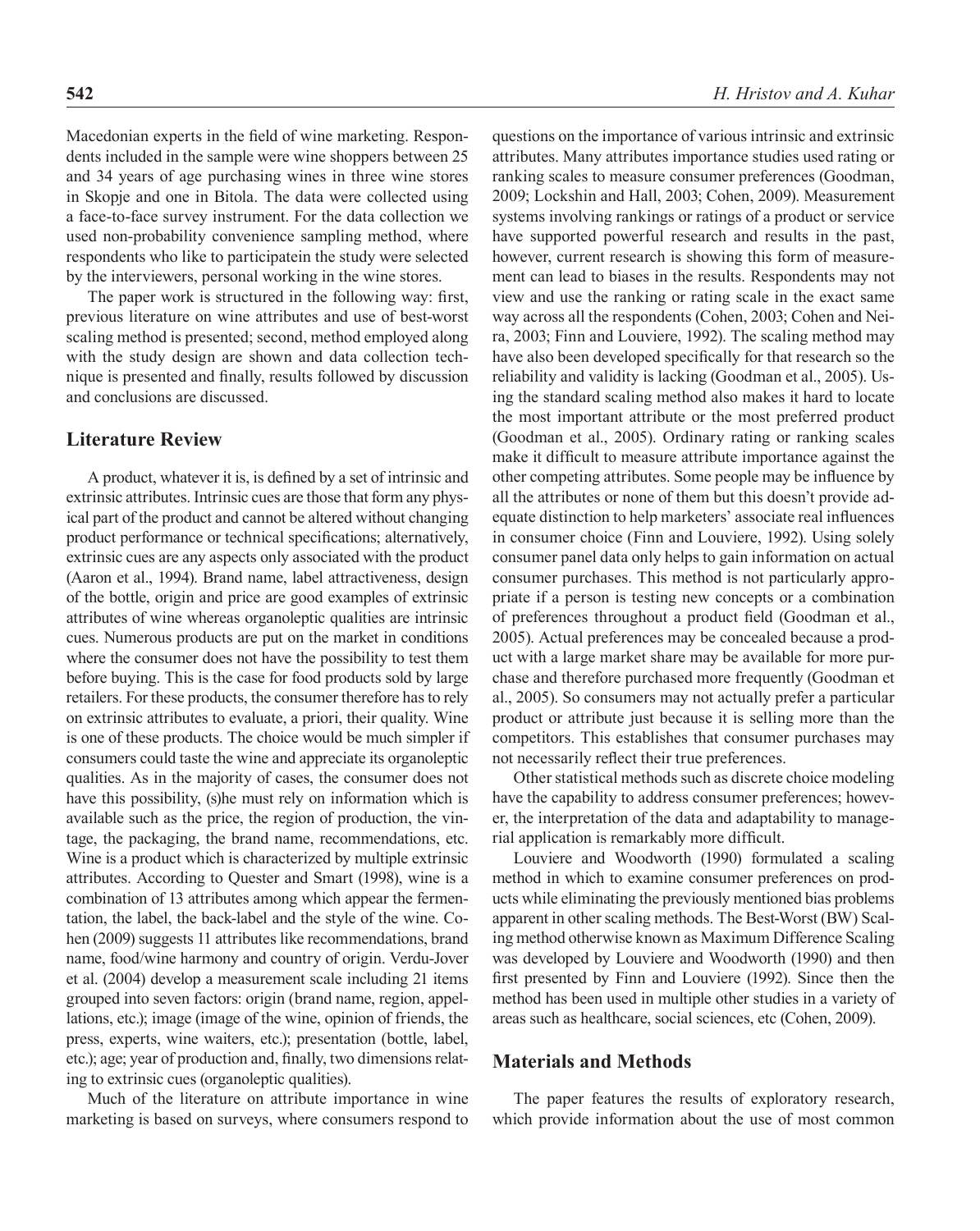wine attributes among the Macedonian young adult consumers, when they purchase wine in wine stores. Data were collected in two cities, Bitola and the capital city Skopje, located in the southern and northern part of Republic of Macedonia, respectively. Although these two cities belong to the same country, they present socio-demographic differences, which may lead to different behaviors in how wines from young adults are chosen. Data collection took place at one wine store in Bitola and three wine stores in Skopje. Customers who purchase wines in these stores are medium to high involvement wine consumers. The sample includes consumers born between 1978 and 1987. Questionnaires were collected in the same period in both cities. The survey started at first of November and ended on 20<sup>th</sup> of December 2012.

The data were collected using a face-to-face survey instrument. Non-probability convenience sampling method was used, where respondents who like to participate in the

#### **Table 1**

**Structure of respondents by sex, age, education, place of living, income, and knowledge in wine** 

| Factors                       | Structure of the questioned<br>respondents |               |  |  |  |  |
|-------------------------------|--------------------------------------------|---------------|--|--|--|--|
|                               | N                                          | $\frac{0}{0}$ |  |  |  |  |
| City                          |                                            |               |  |  |  |  |
| Bitola                        | 55                                         | 44,7          |  |  |  |  |
| Skopje                        | 68                                         | 55,3          |  |  |  |  |
| Gender                        |                                            |               |  |  |  |  |
| Male                          | 69                                         | 56            |  |  |  |  |
| Female                        | 54                                         | 44            |  |  |  |  |
| <b>Marital status</b>         |                                            |               |  |  |  |  |
| Married                       | 56                                         | 45,6          |  |  |  |  |
| Not Married                   | 67                                         | 54,4          |  |  |  |  |
| Age groups                    |                                            |               |  |  |  |  |
| 25-29                         | 70                                         | 57            |  |  |  |  |
| 30-34                         | 53                                         | 43            |  |  |  |  |
| <b>Education</b>              |                                            |               |  |  |  |  |
| High Scholl                   | 65                                         | 52,8          |  |  |  |  |
| University or higher          | 58                                         | 47,2          |  |  |  |  |
| <b>Income</b>                 |                                            |               |  |  |  |  |
| Missing data                  | 9                                          | 7,3           |  |  |  |  |
| Low                           | 8                                          | 6,5           |  |  |  |  |
| Below middle                  | 27                                         | 22            |  |  |  |  |
| Middle                        | 63                                         | 51,2          |  |  |  |  |
| Above Middle                  | 16                                         | 13            |  |  |  |  |
| <b>Knowledge segmentation</b> |                                            |               |  |  |  |  |
| High                          | 53                                         | 43            |  |  |  |  |
| Low                           | 70                                         | 57            |  |  |  |  |

study were selected by the interviewers (personal working in the wine stores). The interviewers involved in the study were previously trained for this purpose. Before beginning with each interview, they were told to ask participants for their age of birth, since this was the only condition for participation in the study. Respondents were briefly explained with the content of the survey, and asked for their answers.

The total of 123 valid best-worst data from 170 questionnaires was obtained. The response rate was 72%. The average length of the interview was 25 min, from which that part reserved for best worst data took 12 min. Table 1 illustrates the number of responses and percentages per geographic, demographic, and category done according to respondents' knowledge in wine. Regarding to their knowledge, respondents' were classified in two categories" high knowledgeable" and "low knowledgeable". Those categories were for med according to respondents' answers on 7 test questions. For the instrument used, we obtained internal consistency of 0.76 according to Kuder-Richardson (KR-20) statistic. The sum of scores of 7 questions defined the classes where a score above 2 (the median value of the sum of scores) was classified as "high knowledge" and 2 or below was classified as "low knowledge".

To determine the importance that the whole sample, different genders and knowledge segments give to the wine attributes, we used Best Worst Scaling method. In the Best Worst scaling method respondents are provided with choice sets in which they have to compare and decide on attributes over the other options. Respondents have to choose the best/ most important item and the worst/least important item from each given choice set. Through this process the bias in the rating scale is eliminated because a respondent only has one option to choose the attribute that is the `most´ and `least´ (Cohen and Markowitz, 2002). Respondents are forced to make trade-offs between the wine attributes (Cohen, 2009) as different attribute combinations are offered in choice sets. There is no built in assumption of the right way to read the interval scales and the differences between any of the scale points (Cohen and Neira, 2003). Not only does this method allow for the delimitation of scaling biases but it also creates a ratio-based scale with standardized scores that allow for comparisons and contrasts to be applied within the data set.

Best worst choice sets (Figure 1) can be created through different kind of designs. Some examples include full factorial design, fractional factorial design, Latin Square design and Balanced Incomplete Block design (Cohen, 2009). The design must present each pair of attributes or items the same number of times as all others in order to be analyzable. Each choice task begins with the following question:

*From the attributes proposed on the following table, please indicate the most important attribute and the least*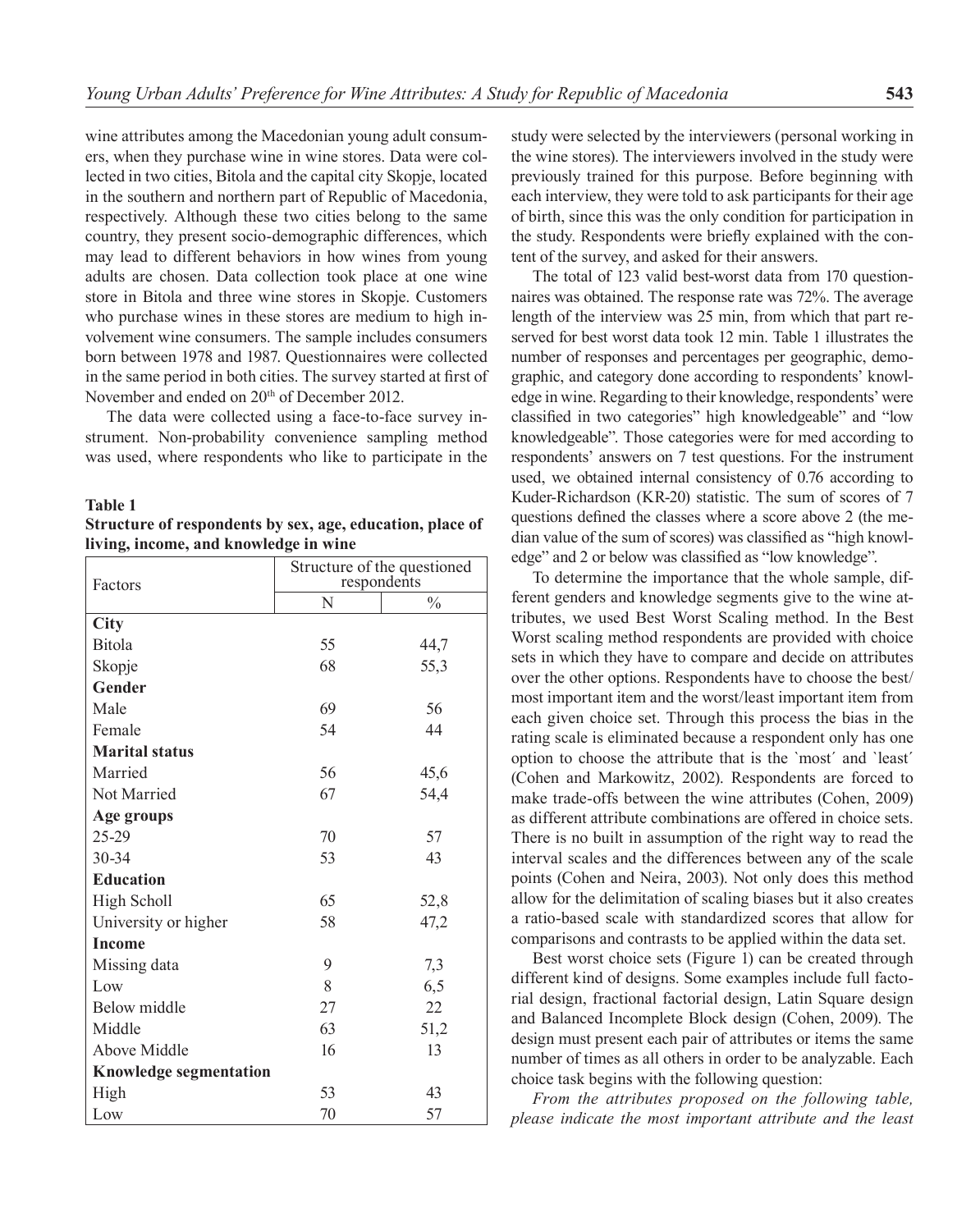*important one that you would take into consideration when choosing a wine. Mark only one attribute in each column for the best and for the worst attribute.*

| Least important | Wine Attribute | Most important |
|-----------------|----------------|----------------|
|                 | <b>Brand</b>   |                |
|                 | Wine Price     |                |
|                 | Grape variety  |                |
|                 | Sugar content  |                |

#### **Fig. 1. Example of Best Worst choice sets presented to respondents**

The experimental design in this study consists of 13 wine attributes selected after literature review of those papers published in the most important journals from 2006 to 2012, and confirmed on a base of qualitative interviews with Macedonian experts in wine marketing (Cassini et al., 2009; Chrysochou et al., 2012; Goodman et al., 2008; Bernabeu et al., 2012) (Table 2).

The 13 attributes selected were combined to 13 sub-sets of four items each using a Balanced Incomplete Block design (BIBD).The presented attributes in the experimental designwere asking consumers for the most and least important attribute and making sure that each attribute appeared 4 times throughout all the series of options (Table 3).

**Table 3 Balance incomplete block design for choice sets**

Balance incomplete block designs (BIBD) are by far the most widely used designs for counting based analysis and repeatedly resulted in empirically equivalent linear relationship between counting and maximum likelihood estimates. The counting method can be applied to individual respondents and aggregated at the sample level. On the individual level the number of times each item is chosen as most important (best) and least important (worst) are summed up across all choices and the worst are subtracted from the best, result-

**Table 2 Wine attribute list**

|    | Wine attribute           |
|----|--------------------------|
| 1  | Wine price               |
| 2  | Type of wine (red/white) |
| 3  | <b>Brand</b>             |
| 4  | Grape variety            |
| 5  | Barrel aged wine         |
| 6  | Wine age/vintage         |
| 7  | Sugar content            |
| 8  | Bottle design            |
| 9  | Country of origin        |
| 10 | Label design             |
| 11 | Wine closure             |
| 12 | Medals/awards            |
| 13 | Alcohol content          |

| Choice sets                                                                                                                                                                                                                                                      |                |                |                |                |             |             |             |             |                  |                |                |             |             |            |
|------------------------------------------------------------------------------------------------------------------------------------------------------------------------------------------------------------------------------------------------------------------|----------------|----------------|----------------|----------------|-------------|-------------|-------------|-------------|------------------|----------------|----------------|-------------|-------------|------------|
| Attribute number                                                                                                                                                                                                                                                 |                | $\overline{2}$ | $\mathfrak{Z}$ | 4              | 5           | 6           | 7           | $8\,$       | $\boldsymbol{9}$ | 10             | 11             | 12          | 13          | Appearance |
|                                                                                                                                                                                                                                                                  | $\mathbf X$    |                |                |                | $\mathbf X$ |             |             |             |                  |                | $\mathbf X$    |             | $\mathbf X$ | 4          |
|                                                                                                                                                                                                                                                                  | $\mathbf X$    | $\mathbf X$    |                |                |             | $\mathbf X$ |             |             |                  |                |                | X           |             | 4          |
|                                                                                                                                                                                                                                                                  |                | $\mathbf X$    | $\mathbf X$    |                |             |             | $\mathbf X$ |             |                  |                |                |             | $\mathbf X$ | 4          |
|                                                                                                                                                                                                                                                                  | $\mathbf X$    |                | $\mathbf X$    | $\mathbf X$    |             |             |             | $\mathbf X$ |                  |                |                |             |             |            |
|                                                                                                                                                                                                                                                                  |                | $\mathbf X$    |                | $\mathbf X$    | $\mathbf X$ |             |             |             | $\mathbf X$      |                |                |             |             |            |
|                                                                                                                                                                                                                                                                  |                |                | $\mathbf X$    |                | $\mathbf X$ | $\mathbf X$ |             |             |                  | $\mathbf X$    |                |             |             |            |
|                                                                                                                                                                                                                                                                  |                |                |                | $\mathbf X$    |             | $\mathbf X$ | $\mathbf X$ |             |                  |                | $\mathbf X$    |             |             |            |
| 8                                                                                                                                                                                                                                                                |                |                |                |                | $\mathbf X$ |             | $\mathbf X$ | $\mathbf X$ |                  |                |                | $\mathbf X$ |             |            |
| 9                                                                                                                                                                                                                                                                |                |                |                |                |             | $\mathbf X$ |             | $\mathbf X$ | $\mathbf X$      |                |                |             | $\mathbf X$ | 4          |
| 10                                                                                                                                                                                                                                                               | $\mathbf X$    |                |                |                |             |             | $\mathbf X$ |             | $\mathbf X$      | $\mathbf X$    |                |             |             |            |
| 11                                                                                                                                                                                                                                                               |                | $\mathbf X$    |                |                |             |             |             | $\mathbf X$ |                  | $\mathbf X$    | $\mathbf X$    |             |             |            |
| 12                                                                                                                                                                                                                                                               |                |                | $\mathbf X$    |                |             |             |             |             | $\mathbf X$      |                | $\mathbf X$    | $\mathbf X$ |             |            |
| 13                                                                                                                                                                                                                                                               |                |                |                | $\mathbf{X}$   |             |             |             |             |                  | $\mathbf X$    |                | $\mathbf X$ | $\mathbf X$ | 4          |
| <b>Total Attributes</b><br>$\mathbf{M}$ and $\mathbf{M}$ are associated to the contract of the set of the set of the contract of the set of the set of the set of the set of the set of the set of the set of the set of the set of the set of the set of the se | $\overline{4}$ | 4              | $\overline{4}$ | $\overline{4}$ | 4           | 4           | 4           | 4           | 4                | $\overline{4}$ | $\overline{4}$ | 4           | 4           |            |

**Note:** x, the attribute appearance in the choice set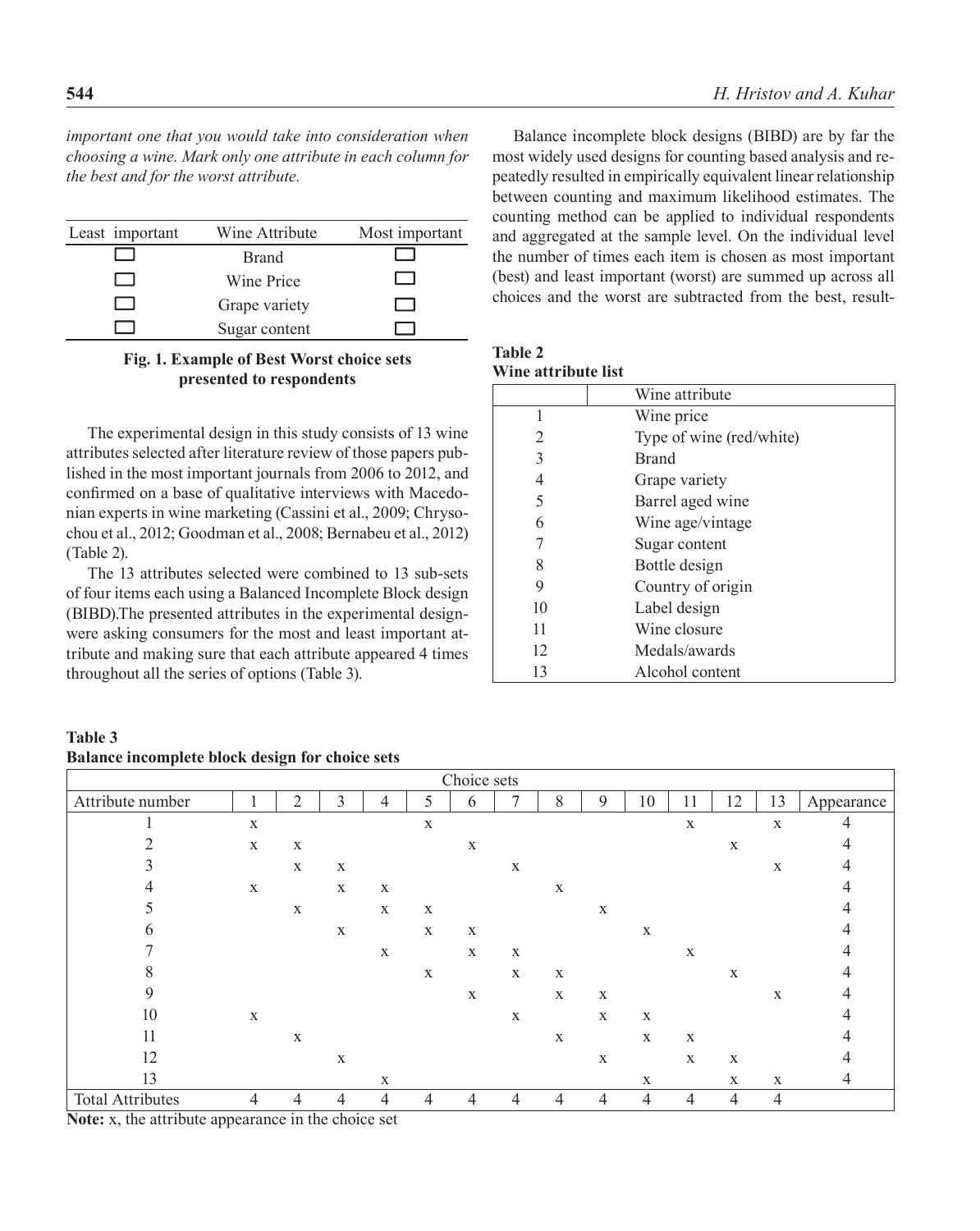ing in 'best–minus–worst' (B–W) scores. On the aggregated level, the difference between all best and all worst counts is divided by the number of respondents and the appearance of each attribute in all choice sets resulting in an average B–W score for each item. The average B–W score can be interpreted as the average number of times an attribute was chosen as most or least important, resulting in an interval scale based on choices (Marley and Louviere, 2005). The properties of this interval scale depend on the number of repetitions of each attribute in the BIBD used. If for instance each item appeared four times in the BIBD, as it is in our case, then the B–W interval scale can take on nine potential values between four (always chosen as best), zero (not chosen at all or equally often chosen as best and worst) and minus four (always chosen as worst). Similarly three (two) item repetitions will result in an interval scale with seven (five) potential values. Researchers therefore should consider selecting BIBDs with a useable minimum number of item repetitions, if individual level B–W scores are to be used for the analysis of variance or for segmentation.

# **Results**

In this study 123 respondents provided a valid answer sheets for BW experiment. Of the respondents, 55 per cent were wine purchasers in Skopje and 56 per cent were male. The proportion of high knowledgeable male respondents in the sample was higher than the proportion of female respondents (Table 4).

The study has measured respondents' wine drinking and wine store purchasing frequency. The data in Table 5 show, that 52.8% of the respondents drink wine at least one per week, 35% ones per month, and 12.2% ones on six months. Concerning their wine purchases, 35.8% of the respondents stated that purchase wine weekly, 50.4% ones per month, and 13.8% up to 6 bottles per year.

Using the Pearson Chi-Square statistic, we found difference between genders in their frequency of wine dinking  $(p=0.022)$ , while no difference was found in their purchasing habits  $(p=0.105)$ . The data are presented on the Table 6. Furthermore, we have analyzed the frequency of drink-

**Table 4 Knowledge towards wine: Male and Female**

|        |        |          | Wine knowledge |  |  |
|--------|--------|----------|----------------|--|--|
|        |        | Low $\%$ | High %         |  |  |
| Gender | Male   | 54.2     | 61.1           |  |  |
|        | Female | 45 8     | 389            |  |  |
| Total  |        | 100      | 100            |  |  |

ing and purchasing wines between deferent wine knowledge segments (Table 7). From the data, we conclude that high knowledgeable segment as it was expected is consuming and purchasing wine more often than its counterpart. The results of the Chi-Square test shows that there is significant difference in the frequency of wine drinking (*p*=0.07) between the knowledge groups. No difference was found in the frequency of wine purchasing (*p*=0.145).

| <b>Table 5</b> |                                                   |  |  |
|----------------|---------------------------------------------------|--|--|
|                | Frequency of wine purchasing and drinking (n=123) |  |  |

|                 | $\frac{0}{0}$                    |              |  |  |  |
|-----------------|----------------------------------|--------------|--|--|--|
|                 | I purchase wine in<br>wine store | I drink wine |  |  |  |
| Up to $6$ /year | 13.8                             | 12.2         |  |  |  |
| Monthly         | 26.8                             | 16.3         |  |  |  |
| Fortnightly     | 23.6                             | 18.7         |  |  |  |
| Weekly          | 31.7                             | 34.1         |  |  |  |
| Most days       | 4.1                              | 18.7         |  |  |  |
| Total           | 100                              | 100          |  |  |  |

#### **Table 6**

**Frequency of wine purchasing and drinking per gender**

| Frequency, %    |      |                                  |              |        |  |  |  |
|-----------------|------|----------------------------------|--------------|--------|--|--|--|
|                 |      | I purchase wine in<br>wine store | I drink wine |        |  |  |  |
|                 | Male | Female                           | Male         | Female |  |  |  |
| Up to $6$ /year | 8.7  | 20.3                             | 5.8          | 20.4   |  |  |  |
| Monthly         | 23.2 | 31.5                             |              | 22.2   |  |  |  |
| Fortnightly     | 23.2 | 24.1                             | 18.8         | 18.5   |  |  |  |
| Weekly          | 39.1 | 22.2                             | 39.1         | 27.8   |  |  |  |
| Most days       | 5.8  | 1.9                              | 24.7         | 11.1   |  |  |  |
| Total           | 100  | 100                              | 100          | 100    |  |  |  |

#### **Table 7**

## **Frequency of wine purchasing and drinking per knowledge group**

|              | Frequency, % |                                  |              |               |  |  |  |
|--------------|--------------|----------------------------------|--------------|---------------|--|--|--|
|              |              | I purchase wine in<br>wine store | I drink wine |               |  |  |  |
|              | Low<br>Know. | High<br>Know.                    | Low<br>Know. | High<br>Know. |  |  |  |
| Up to 6/year | 18.8         | 7.4                              | 17.4         | 5.6           |  |  |  |
| Monthly      | 26.1         | 27.8                             | 20.3         | 11.1          |  |  |  |
| Fortnightly  | 26.1         | 20.4                             | 23.2         | 13            |  |  |  |
| Weekly       | 27.5         | 37                               | 29           | 40.7          |  |  |  |
| Most days    | 1.4          | 7.4                              | 10.1         | 29.6          |  |  |  |
| Total        | 100          | 100                              | 100          | 100           |  |  |  |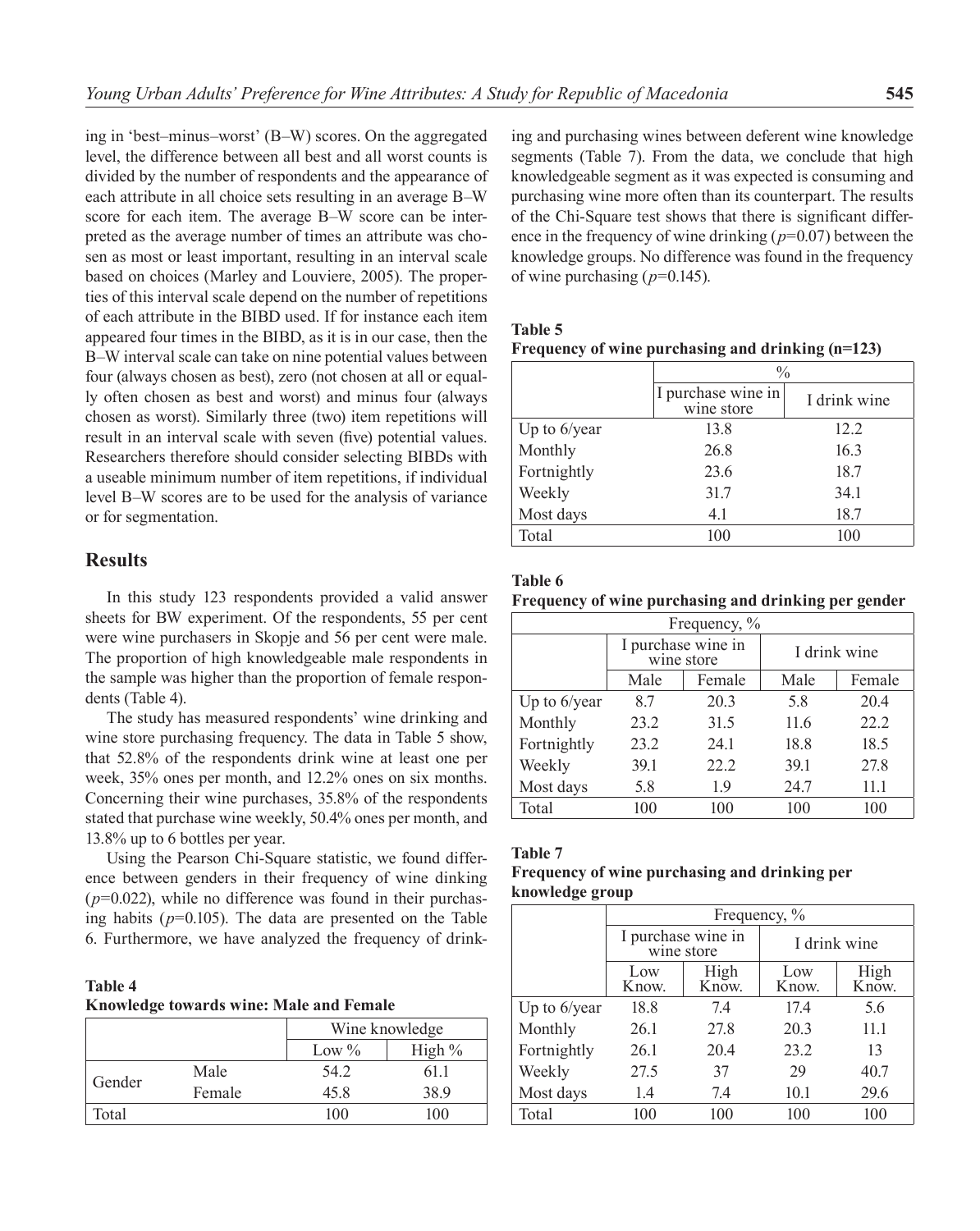The main study objective was to determine which attributes influence the wine purchases of Macedonian young adults in wine stores. To find this, we have used the best worst scaling method. The B-W scores were calculated for each attribute for each individual. They were further summarized for the whole sample (Table 8), for the different genders (Table 10) and knowledge groups (Table 12). As it was explained before, the B-W scores for each attribute and individual in our case ranged from-4 to +4. The average attribute B-W scores were calculated by summing all individual B-W scores and

#### **Table 8**

| Attribute importance on aggregated level and summary |  |  |  |
|------------------------------------------------------|--|--|--|
| of individual Average B-W Scores (n=123)             |  |  |  |

|                          | Aggregated | Average                    | Std.      |
|--------------------------|------------|----------------------------|-----------|
|                          |            | <b>B-W Score B-W Score</b> | Deviation |
| Wine price               | 116        | 0.228                      | 0.478     |
| Type of wine (red/white) | 110        | 0.217                      | 0.468     |
| <b>Brand</b>             | 110        | 0.217                      | 0.445     |
| Grape variety            | 90         | 0.177                      | 0.427     |
| Barrel aged wine         | 30         | 0.061                      | 0.457     |
| Wine age/vintage         | 30         | 0.061                      | 0.43      |
| Sugar content            | $-23$      | $-0.045$                   | 0.45      |
| Bottle design            | $-24$      | $-0.047$                   | 0.465     |
| Country of origin        | $-52$      | $-0.102$                   | 0.433     |
| Label design             | $-81$      | $-0.159$                   | 0.442     |
| Wine closure             | $-81$      | $-0.159$                   | 0.434     |
| Medals/awards            | $-95$      | $-0.187$                   | 0.454     |
| Alcohol content          | -117       | $-0.23$                    | 0.504     |

dividing with the number of respondents and the frequency of attribute appearance across all choice sets. As such, the attribute average B-W score ranged from -1 to +1.

The best worst scaling (BWS) scores that each attribute obtained for the whole sample are presented in the Table 2 and illustrated in the Figure 1. The highest average sample B-W score was obtained for the attribute "wine price" (0.228), whereas the lowest BW score was obtained for "alcohol content" (-0.230). The second most important attribute was the ''type of the wine (red/white)'', and the third was the ''brand''. The high rating of ''brand'' and the low rating for "alcohol content" can be seen as well in most other studies where this design has been used (Goodman et al., 2008; Chrysochou et al., 2012).

Beside the attribute "alcohol content", young adults as well decide to give low importance to wine attribute "medals/ awards". This is quite surprising, since, it is generally known that medals and awards are usually considered assignal that reduces the risk of bad purchase. A simple way of graphical presentation is plotting the B-W average scores vs the attributes as depicted in Figure 2. In this figure, each attribute is shown across the horizontal axis and the standard score on the vertical. All the attributes that received a positive score are those above the ''0'' line.

In addition one sample *t*-test was conducted. We did this with purpose to give the answer to the question, which wine attributes influence young adults decision to purchase a wine in wine stores. From the results in Table 9, the ANOVA tests of indifference fail to reject the null hypotheses for four attributes "barrel aged wine", "sugar content", "wine age/vintage"

#### **Table 9**

#### **One sample t-test for wine attributes for whole sample (n=123)**

|                          | t        | df  | $Sig. (2-tailed)$ | 95% Confidence Interval |           |  |
|--------------------------|----------|-----|-------------------|-------------------------|-----------|--|
|                          |          |     |                   | Lower                   | Upper     |  |
| Wine price               | 5.387    | 122 | $0.000***$        | 0.1444                  | 0.3122    |  |
| Grape variety            | 4.672    | 122 | $0.000***$        | 0.1021                  | 0.2522    |  |
| Type of wine (red/white) | 5.219    | 122 | $0.000***$        | 0.1344                  | 0.2986    |  |
| Alcohol content          | $-5.154$ | 122 | $0.000***$        | $-0.3187$               | $-0.1418$ |  |
| Label design             | $-4.068$ | 122 | $0.000***$        | $-0.237$                | $-0.0818$ |  |
| Barrel aged wine         | 1.504    | 122 | 0.135             | $-0.0192$               | 0.1413    |  |
| <b>Brand</b>             | 5.487    | 122 | $0.000***$        | 0.1384                  | 0.2946    |  |
| Sugar content            | $-1.133$ | 122 | 0.259             | $-0.1243$               | 0.0338    |  |
| Wine closure             | $-4.142$ | 122 | $0.000***$        | $-0.2356$               | $-0.0832$ |  |
| Wine age/vintage         | 1.598    | 122 | 0.113             | $-0.0145$               | 0.1366    |  |
| Medals/awards            | $-4.64$  | 122 | $0.000***$        | $-0.2667$               | $-0.1072$ |  |
| Bottle design            | $-1.146$ | 122 | 0.254             | $-0.1288$               | 0.0343    |  |
| Country of origin        | $-2.662$ | 122 | $0.009**$         | $-0.1784$               | $-0.0262$ |  |

**Notes**:\*\* and \*\*\* indicate the existence of significant differences for a maximum error level of 1 per cent and 0.1 per cent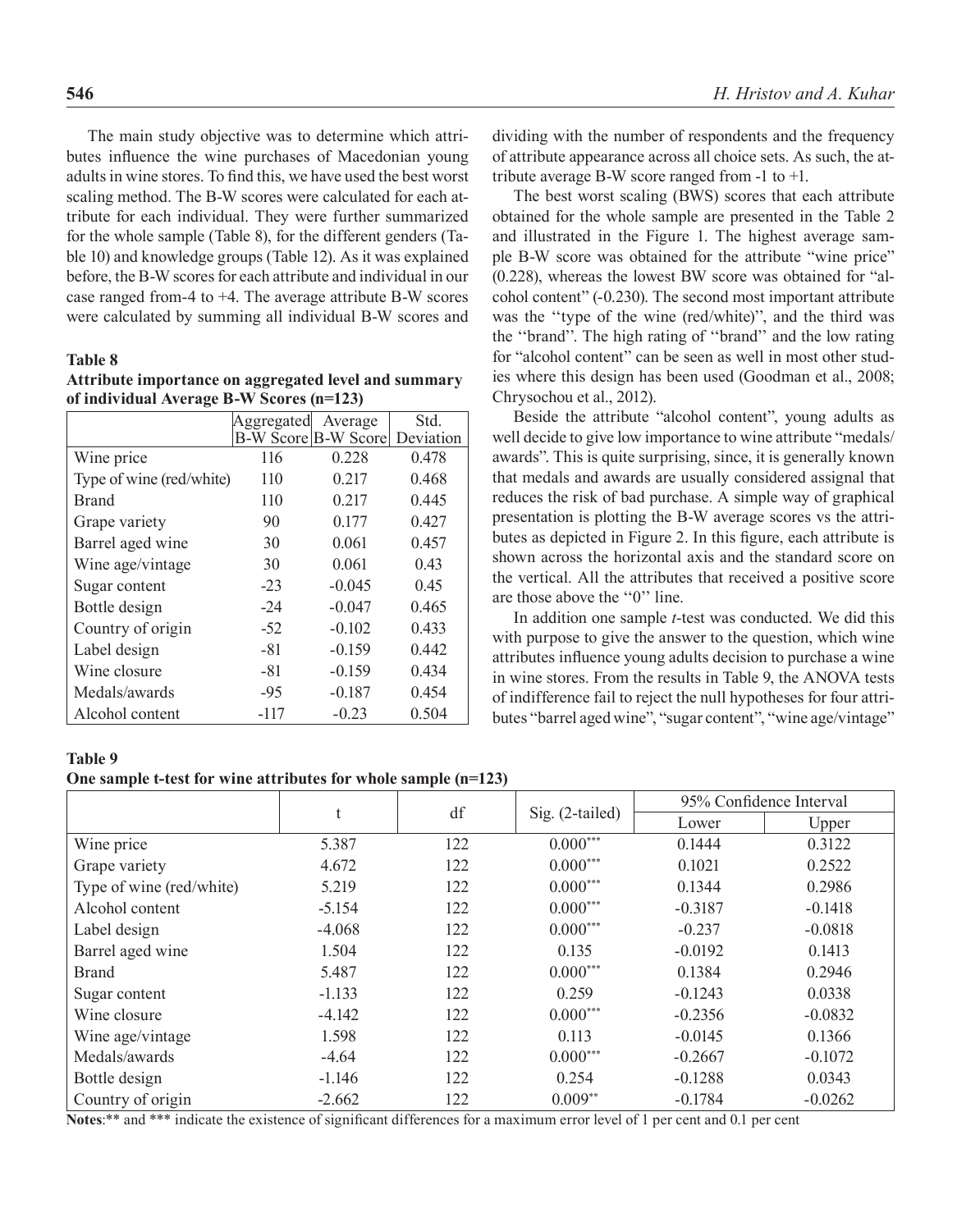and "bottle design" indicating that average BW scores are not statistically different from zero for. All other attributes have significant impact on consumers' selection of wine. Some of them have strong positive effect such as "type of wine (red/ white)", "grape variety", "brand" and "wine price", and some have strong negative "alcohol content", "medal/awards", "wine closure", and "label design".

**Table 10 Wine attributes' average B-W Scores for genders, ranked by male**

|    |                             | Ma<br>⋍<br>Average<br>Score N | Deviation<br>Std. | ale<br>}<br>B-W<br>em<br>Average 1<br>Score Fei | <b>Deviation</b><br>Std. |
|----|-----------------------------|-------------------------------|-------------------|-------------------------------------------------|--------------------------|
| 1  | Wine closure                | $-0.182$                      | 0.434             | $-0.13$                                         | 0.436                    |
| 2  | Medals/awards               | $-0.151$                      | 0.424             | $-0.236$                                        | 0.491                    |
| 3  | Alcohol content             | $-0.151$                      | 0.551             | $-0.338$                                        | 0.413                    |
| 4  | Label design                | $-0.147$                      | 0.418             | $-0.176$                                        | 0.475                    |
| 5  | Bottle design               | $-0.12$                       | 0.439             | 0.051                                           | 0.484                    |
| 6  | Sugar content               | $-0.058$                      | 0.388             | $-0.028$                                        | 0.527                    |
| 7  | Country of origin           | $-0.017$                      | 0.389             | $-0.218$                                        | 0.466                    |
| 8  | Wine age/vintage            | 0.058                         | 0.472             | 0.065                                           | 0.37                     |
| 9  | Type of wine<br>(red/white) | 0.116                         | 0.473             | 0.352                                           | 0.428                    |
| 10 | Wine price                  | 0.154                         | 0.469             | 0.329                                           | 0.475                    |
| 11 | Barrel aged wine            | 0.154                         | 0.426             | $-0.065$                                        | 0.471                    |
| 12 | Grape variety               | 0.188                         | 0.414             | 0.162                                           | 0.448                    |
| 13 | Brand                       | 0.202                         | 0.436             | 0.236                                           | 0.459                    |

To answer the question, how males and females differ in their use of wine attributes, independent sample *t*-test was preformed (Table 11 and Figure 3). In comparing the mean average attribute BW score for both genders, we conclude that six from ten attributes are equally use by both genders (*p*>0.05). Furthermore, significant difference was evidenced  $(p<0.005)$ in how genders use the following wine attributes: price, type of

## **Table 12 Wine attributes' average B-W Scores, ranked by low knowledge group**

|    |                             | 96       | Deviation<br>Std. | æ<br>≃   | <b>Deviation</b><br>Std |
|----|-----------------------------|----------|-------------------|----------|-------------------------|
| 1  | Medals/awards               | $-0.208$ | 0.428             | $-0.153$ | 0.491                   |
| 2  | Alcohol content             | $-0.16$  | 0.495             | $-0.343$ | 0.486                   |
| 3  | Wine closure                | $-0.156$ | 0.433             | $-0.162$ | 0.443                   |
| 4  | Country of origin           | $-0.132$ | 0.405             | $-0.06$  | 0.473                   |
| 5  | Label design                | $-0.122$ | 0.498             | $-0.213$ | 0.355                   |
| 6  | Bottle design               | $-0.038$ | 0.437             | $-0.06$  | 0.507                   |
| 7  | Sugar content               | $-0.003$ | 0.477             | $-0.093$ | 0.41                    |
| 8  | Wine age/vintage            | 0.01     | 0.401             | 0.12     | 0.463                   |
| 9  | Barrel aged wine            | 0.049    | 0.429             | 0.069    | 0.496                   |
| 10 | Grape variety               | 0.09     | 0.401             | 0.292    | 0.442                   |
| 11 | <b>Brand</b>                | 0.219    | 0.384             | 0.218    | 0.521                   |
| 12 | Type of wine<br>(red/white) | 0.226    | 0.458             | 0.208    | 0.487                   |
| 13 | Wine price                  | 0.274    | 0.477             | 0.181    | 0.472                   |

**Table 11 Differences of individual Best-Worst Scaling scores between gender groups** 

|                          | t-test for Equality of means |     |                   |                                              |           |
|--------------------------|------------------------------|-----|-------------------|----------------------------------------------|-----------|
|                          | t                            | df  | $Sig. (2-tailed)$ | 95% Confidence interval of the<br>difference |           |
|                          |                              |     |                   | Lower                                        | Upper     |
| Wine price               | $-2.062$                     | 121 | $0.041*$          | $-0.3421$                                    | $-0.007$  |
| Grape variety            | 0.342                        | 121 | 0.733             | $-0.126$                                     | 0.1786    |
| Type of wine (red/white) | $-2.886$                     | 121 | $0.005**$         | $-0.3968$                                    | $-0.0739$ |
| Label design             | 0.36                         | 121 | 0.719             | $-0.1287$                                    | 0.1861    |
| Barrel aged wine         | 2.735                        | 121 | $0.007**$         | 0.0605                                       | 0.3773    |
| <b>Brand</b>             | $-0.425$                     | 121 | 0.671             | $-0.1925$                                    | 0.1244    |
| Wine closure             | $-0.665$                     | 121 | 0.507             | $-0.2063$                                    | 0.1025    |
| Medals/awards            | 1.048                        | 121 | 0.297             | $-0.0758$                                    | 0.2467    |
| Bottle design            | $-2.074$                     | 121 | $0.040*$          | $-0.3337$                                    | $-0.0078$ |
| Country of origin        | 2.637<br>$\cdots$            | 121 | $0.009**$         | 0.05                                         | 0.3509    |

**Notes**: \* and \* \* indicate the existence of significant differences for a maximum error level of 5 per cent and 1 per cent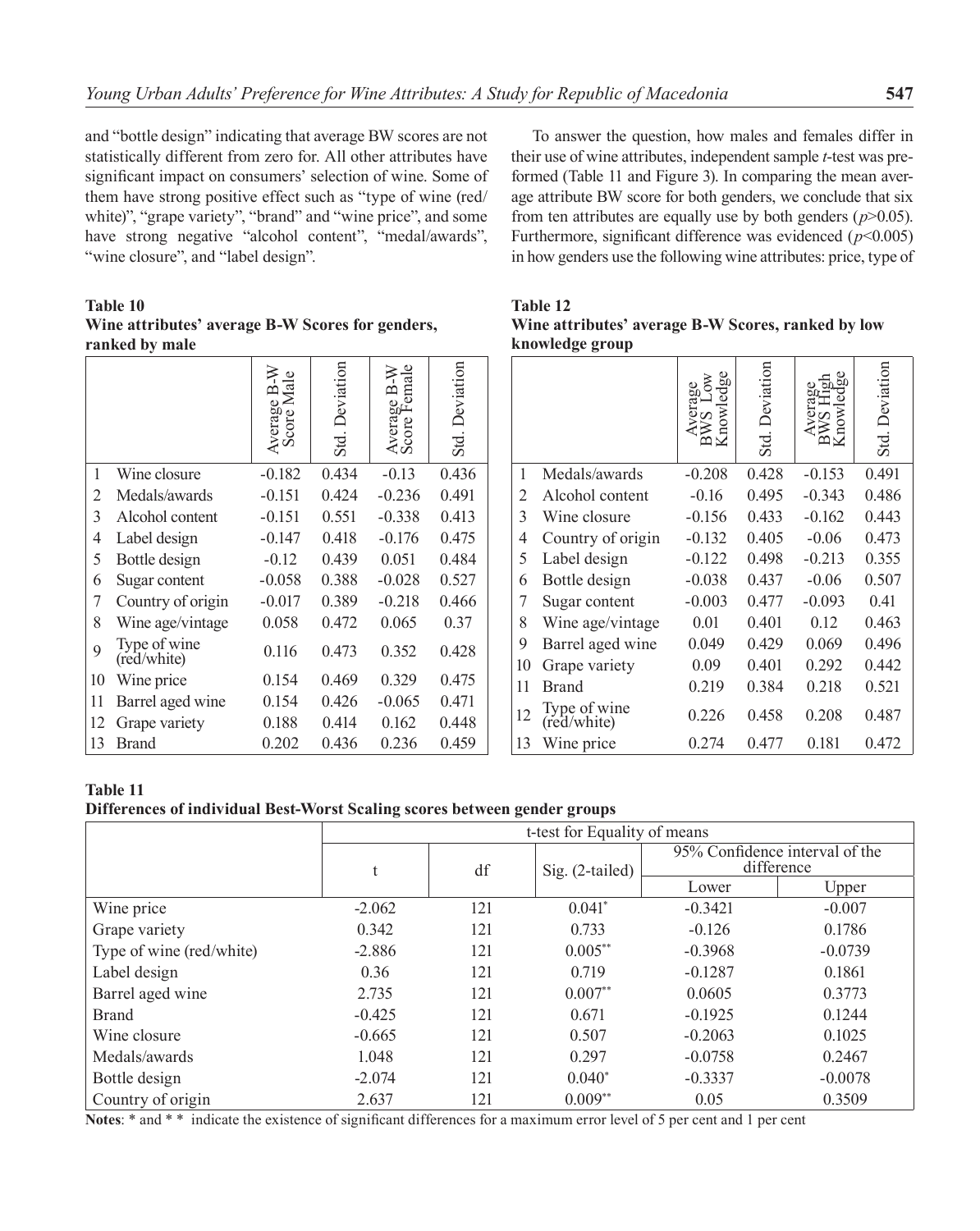wine (red/white), barrel aged wine, bottle design and country of origin. Young males see on attributes wine aged in barrels and origin of the wine as very important, whereas females in their decision-making give more attention on the bottle design,



**Fig. 2. Average B-W scores for the whole sample (n=123)**



**Fig. 3. Averages Best-Worst scaling scores for genders, ranked by males**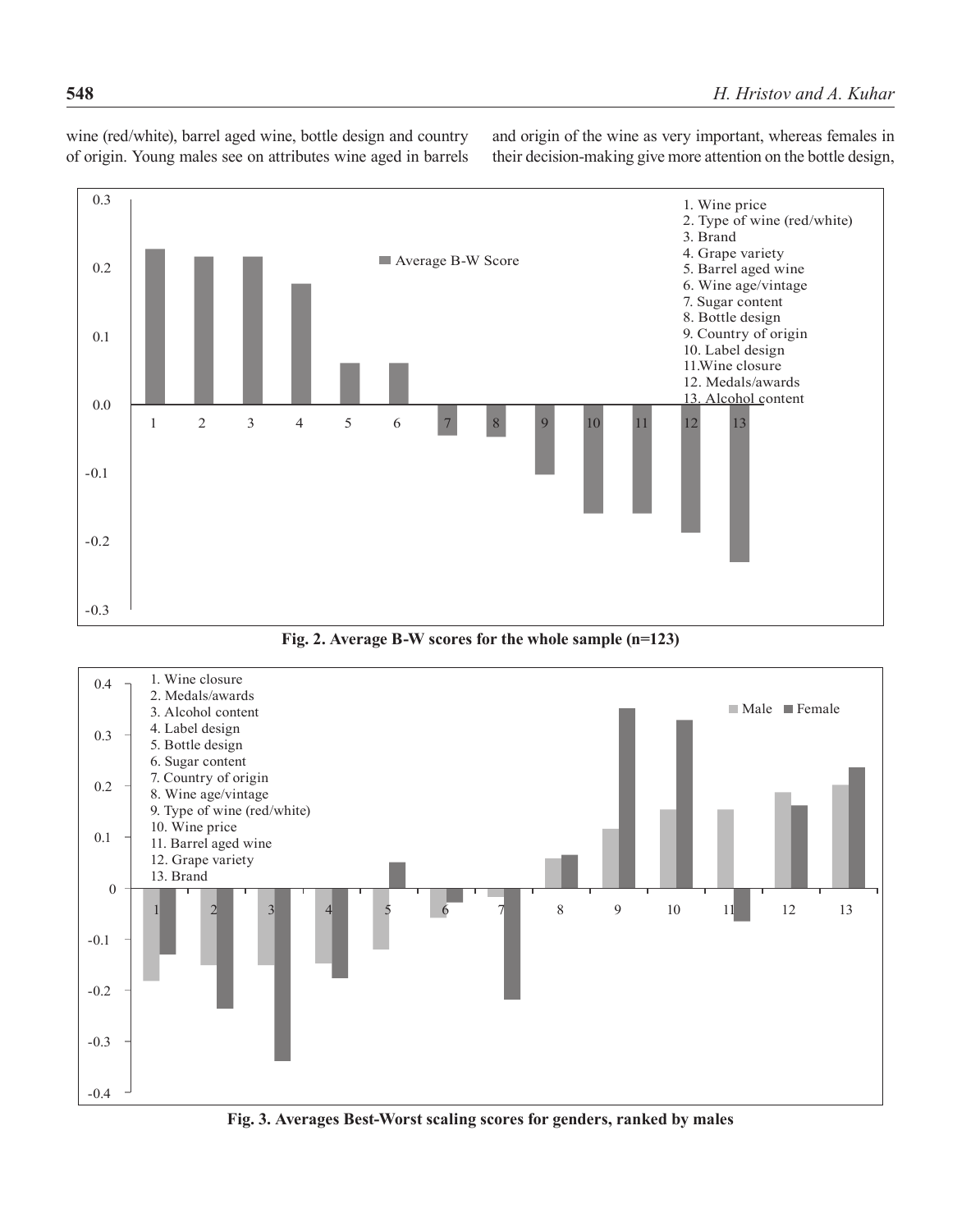price and type of wine (red/white). For the attributes "wine age/vintage", "alcohol content" and "sugar content" the analysis of the means was not preformed, since significant differences were obtained for the attributes variances.

The average BWS scores and their standard deviations for each knowledge group are presented in the Table 3 and illus-

trated on the Figure 4. The most important attribute for high knowledgeable group was "grape variety" (0.292), whereas the least important was "alcohol content" (-0.343). The segment representing consumers with low knowledge in wine found price as a most important attribute (0,274), whereas the least important was "medals and awards" (-0,208). Indepen-

| Differences of individual Best-Worst Scaling scores between knowledge groups |                              |     |                   |                                              |           |  |  |
|------------------------------------------------------------------------------|------------------------------|-----|-------------------|----------------------------------------------|-----------|--|--|
|                                                                              | t-test for Equality of Means |     |                   |                                              |           |  |  |
|                                                                              | t                            | df  | $Sig. (2-tailed)$ | 95% Confidence Interval of the<br>Difference |           |  |  |
|                                                                              |                              |     |                   | Lower                                        | Upper     |  |  |
| Wine price                                                                   | 1.1                          | 121 | 0.275             | $-0.0754$                                    | 0.2629    |  |  |
| Grape variety                                                                | $-2.67$                      | 121 | $0,009**$         | $-0.3506$                                    | $-0.0521$ |  |  |
| Type of wine (red/white)                                                     | 0.2                          | 121 | 0.838             | $-0.1504$                                    | 0.1851    |  |  |
| Alcohol content                                                              | 2.07                         | 121 | $0,041$ *         | 0.0078                                       | 0.358     |  |  |
| Barrel aged wine                                                             | $-0.25$                      | 121 | 0.801             | $-0.1844$                                    | 0.1427    |  |  |
| <b>Brand</b>                                                                 | 0.01                         | 121 | 0.989             | $-0.1584$                                    | 0.1607    |  |  |
| Sugar content                                                                | 1.1                          | 121 | 0.273             | $-0.0712$                                    | 0.2494    |  |  |
| Wine closure                                                                 | 0.07                         | 121 | 0.942             | $-0.15$                                      | 0.1616    |  |  |
| Wine age/vintage                                                             | $-1.43$                      | 121 | 0.157             | $-0.2626$                                    | 0.0427    |  |  |
| Medals/awards                                                                | $-0.68$                      | 121 | 0.5               | $-0.2181$                                    | 0.107     |  |  |
| Bottle design                                                                | 0.26                         | 121 | 0.795             | $-0.1449$                                    | 0.1889    |  |  |
| Country of origin                                                            | $-0.92$                      | 121 | 0.362             | $-0.2268$                                    | 0.0833    |  |  |

**Table 13** 

**Notes**:\* and \* \* indicate the existence of significant differences for a maximum error level of 5 per cent and 1 per cent



**Fig. 4. Best-worst scaling scores for knowledge groups, ranked by low knowledgeable**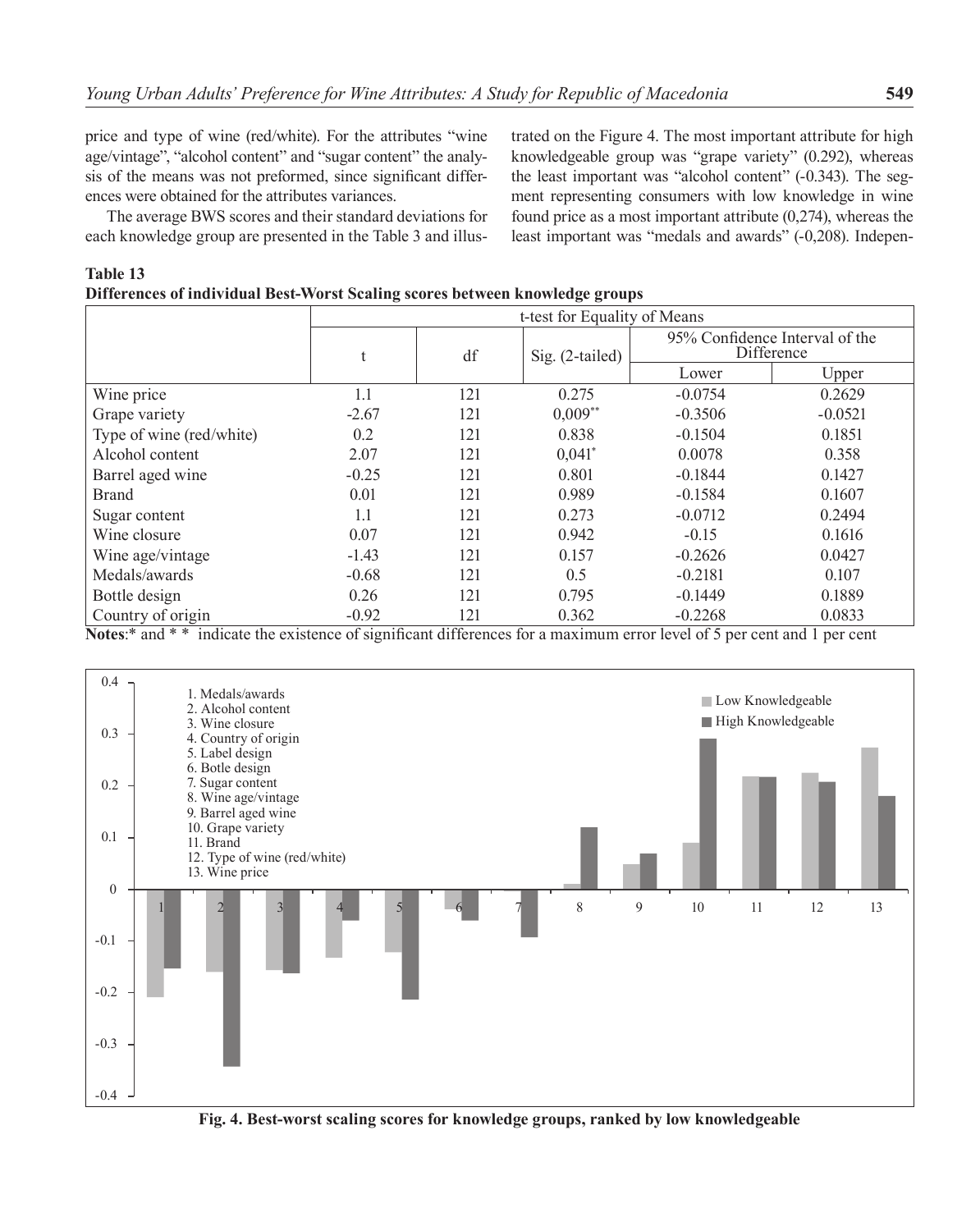dent sample *t*-test was conducted with purpose of determining the differences between the two knowledge groups (Table 13). Significant differences were found for "grape variety", *t*(121) = -2.76, *p*=0.009, with high knowledge group finding this more important than low knowledge group; and "alcohol content",  $t(121) = 2.07$ ,  $p=0.041$ , with low knowledge consumers finding this more important than their counterpart. One attribute was left from the analysis, since significant difference in the attribute variance between the knowledge groups was obtained.

#### **Discussion and Conclusions**

This research applied the best worst scaling method to investigate the degree of importance that young individuals give to 13 attributes related to choosing wine, and in particular the behavioral differences across gender and knowledge subgroups of the sample. The BWS method was employed on attributes which previous literature and wine marketing experts in Republic of Macedonia have pointed out as important for wine selection in off-premise setting (Cassini et al., 2009; Chrysochou et al., 2012; Goodman et al., 2008; Bernabeu et al., 2012).

Findings regarding the selection of wine attributes in purchasing wine of young wine consumers were in line with previous research (Chrysochou et al., 2012; Kennett-Hensel et al., 2011; Magistris et al., 2011; Bernabeu et al., 2012).A general analysis of BW scores shows that interviewees find the "price", "type of wine (red/white)", "brand" and "grape variety" more important than other attributes. Furthermore, the research found no attention towards the attributes "sugar content", "barrel aged wine", "bottle design" and "wine age/vintage" in order to stimulate wine purchases. For the least important attributes by young consumers were chosen "alcohol content", "medal/awards", "wine closure", and "label design", "country of origin", "bottle design" and "sugar content".

The second level analysis of best worst data for genders and knowledge subgroups showed that of the two segmentations, the one done by gender presented a higher discriminate capacity. By analyzing genders average best worst scores, we concluded difference in the preference of the following wine attributes: "barrel aged wine", "country of origin", "price", "type of wine (red/white)", and "bottle design". The analyses of the knowledge segments show overall similarity in the use of wine attributes. However, some differences were present; hence knowledge groups were significantly different in the use of the attributes grape variety and alcohol content, with the last being favored by the low knowledge group.

The findings of the present research provide useful implications for the wine industry in relation to marketing wine to young adult consumers. In light of these findings, it may be counter productive for wine marketers to attempt to attract younger consumers with high priced wine closures, as they are not viewed as a cue for quality. Furthermore, more effort might be needed on the part of the domestic wine industry to educate young consumers for wine in general, since according to the knowledge segmentation only 43% of the respondents have answered on more than 2 questions (from 7) correctly. This is even more surprising as the study was performed in special wine stores. In this context and according to the results, the industry in the future should find a way to explain to young consumers what does medals and awards mean for the quality of the wine. This is very important for the wine industry since if there is no understanding there is no need for advertising the success. Furthermore, the low importance given for the attribute "wine age/vintage" means that consumers do not understand what these two quality signals mean. Explaining to consumers how vintage is related to wine and what ageing means for the quality of wine will probably detract the attention of price as most important quality cue. The negative score given for the wine attribute "country of origin" mostly among low knowledgeable wine consumers should for the moment relieve the pressure of the domestic industry from the foreign competition. This is not expected for the future, when the high knowledge segment is expected to grow, which could increase the interest for the foreign wines.

From methodological point of view, the study demonstrated the strong ability of the BW method to give clear and simple answers regarding the wine attributes that are most and least preferred by individuals in their selection of wine. It is clear that the method and approach have identified signals that might assist the Macedonian wine industry in preparing better marketing strategies towards young adult consumers.

However, the study presents some limitations. First there is considerable scope for this research to be extended, through recruiting a larger sample which will be statistical representative for the wider population. Furthermore, researchers carefully selected the attributes to put in the survey, according what the literature and experts suggested. However, it is not possible to state with certainly that these are the 13 most important attributes that influence wine choice behavior. Moreover, if one tries to include or remove one attribute BW scores change, as a result of the fact that the importance of each attribute is evaluate in respect to the others presented in the choice set. The best worst scaling method, in fact, generates an interval scale, which is influenced by the distance between the attribute with highest raw score and that with the lowest. In this study, we have presented results which show the importance consumers give to wine attributes and the differences that exist between the different segments of one sample. Concerning the data obtained from BWS method, the future study could use different statistical procedures in analyzing BW scores (Magistris et al., 2011; Auger et